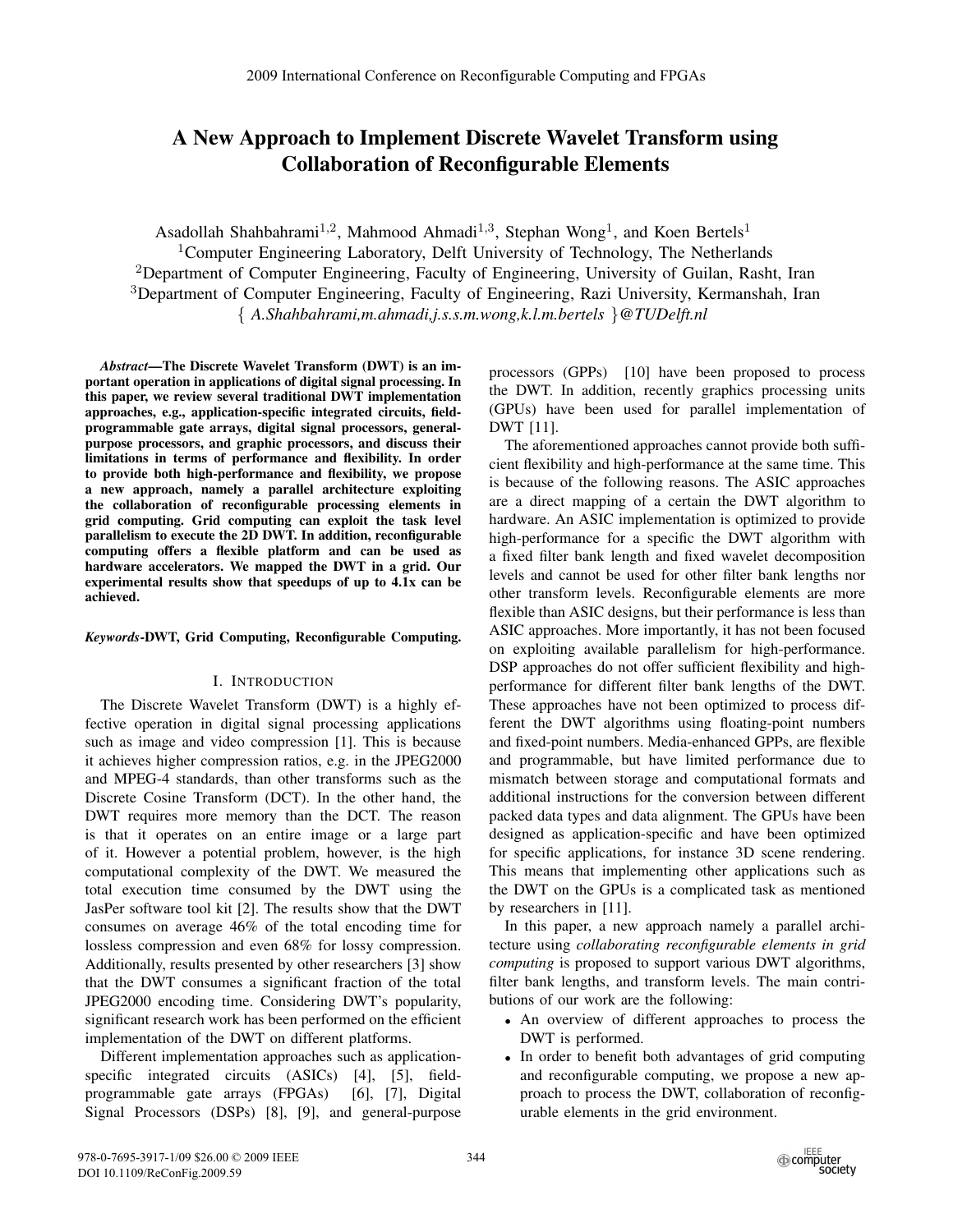• We map the DWT using collaboration of 4 processing elements in grid computing based on realistic assumptions. Our experimental results show that the speedups of up to 4.1x is achieved over a GPP in a non-grid environment.

This paper is organized as follows. In Section II, the different DWT implementation approaches are discussed. We propose our new approach in Section III. The simulation environment and tools are discussed in Section IV followed by evaluation results in Section V. Finally, overall conclusions is drawn in Section VI.

### II. PROCESSOR ARCHITECTURES

The DWT can be processed using GPPs, DSPs, FPGAs, and ASICs. In addition, recently GPUs have been used for parallel processing of the DWT. These approaches are discussed in the following sections.

#### *A. GPPs Enhanced with Multimedia Extensions*

There are different implementations of the 2D DWT on GPPs such as [10]. However, implementation of the 2D DWT on GPPs is not efficient. The main reason for this is the discrepancies between the memory access patterns of the two main parts of the 2D DWT, horizontal and vertical filtering. Especially when a large image is processed by both horizontal and vertical filtering, one of them causes to exhibit poor data locality [12]. on cache-aware DWT implementations [12].

Some research work [13], [12] have mapped the 2D DWT on GPPs enhanced with multimedia extensions such as MMX and SSE. Although, Single-Instruction Multiple-Data (SIMD)-enhanced GPPs are flexible and programmable, they have limited performance. This is because of the following reasons [12]. First, there is a mismatch between the computational and the storage formats of the 2D DWT data. This is because the intermediate coefficients are larger than the original input data. In other words, implementing the 2D DWT on GPPs enhanced with SIMD extensions needs many overhead instructions for converting between different packed data types. Second, existing SIMD computational instructions cannot efficiently exploit data-level parallelism of 2D DWT. In order to employ SIMD instructions, data rearrangement instructions are needed to transpose the input matrix. This step takes a significant amount of time.

# *B. DSP-Based Approaches*

Digital signal processors are specifically designed and optimized to process digital signal processing functions. DSPs provide some special hardware units, such as Multiply-ACcumulate (MAC) unit to improve performance. These processors are used to process the DWT. For example, Schelkens et al., [8] implemented an integer DWT on a TMS320C40 platform. They focused on memory optimization and code mapping of an integer lifting scheme. Cho et al., [9] implemented the overlapped block-based lifting scheme using a fixed-point DSP chip. The overlapped blockbased approach partitions entire image memory into blocks to fit into the cache size and reorders the sequence of the wavelet lifting. Gnavi et al., [14] presented a performance comparison between traditional convolution-based and lifting scheme approaches on a programmable DSP platform. They observed that the lifting scheme transforms were always faster than their convolution-based counterpart in the context of the JPEG2000. The performance improvement of lifting scheme techniques depended on the wavelet filters length and the number of lifting scheme steps.

Most of the DSP implementations have been focused on integer DWT to achieve high-performance, while floatingpoint representation of DWT coefficients is usually required in some applications. In addition, DSP architectures do not offer sufficient flexibility and high-performance for different filter bank lengths of the DWT. This is because those processors do not have enough micro-architectures to support memory intensive functions, such as the DWT. The 2D DWT operates on a complete image, it needs many read write operations in the memory system. As was mentioned in [15], one of the biggest bottlenecks in executing digital signal processing algorithms using DSPs is transferring data to and from memory.

#### *C. FPGA-Based Approaches*

In order to provide a flexibility for the DWT implementation based on wavelet filter length and wavelet decomposition structure, some reconfigurable hardwares were proposed in [6], [7]. Tseng et al., [6] proposed an architecture, which consists of a reconfigurable processing element array and a reconfigurable address generator. In addition, a reconfigurable architecture for an integer 8-point Haar wavelet transform was proposed in [7]. Reconfigurable architectures are more flexible than ASIC designs, while their performance is less than ASIC approaches. Some of reconfigurable implementations have focused on Fine-Grained Reconfigurable Architectures (FGRA) such as FPGAs. Those FGRAs use more logic blocks to implement the circuit. The resulting interconnection delays hinder the performance.

On the other hand, a Coarse-Grained Reconfigurable Architecture (CGRA) decreases the total number of logic blocks and therefore, the interconnect complexity is reduced by localizing the connections. MATRIX [16] is a CGRA which has been proposed to overcome the drawbacks of FGRAs. MATRIX consists of a 2D array of 8-bit Functional Units (FUs) and each FU consists of an 8-bit ALU, memory, and control logic. While fewer configuration bits are needed for the PEs, fully utilizing the functionality of each PE is difficult, leading to significant underutilization of CGRAs. This can be avoided by either Medium-Grained Reconfigurable Architectures (MGRAs) or by adapting the reconfigurable architecture to the computational characteristics of the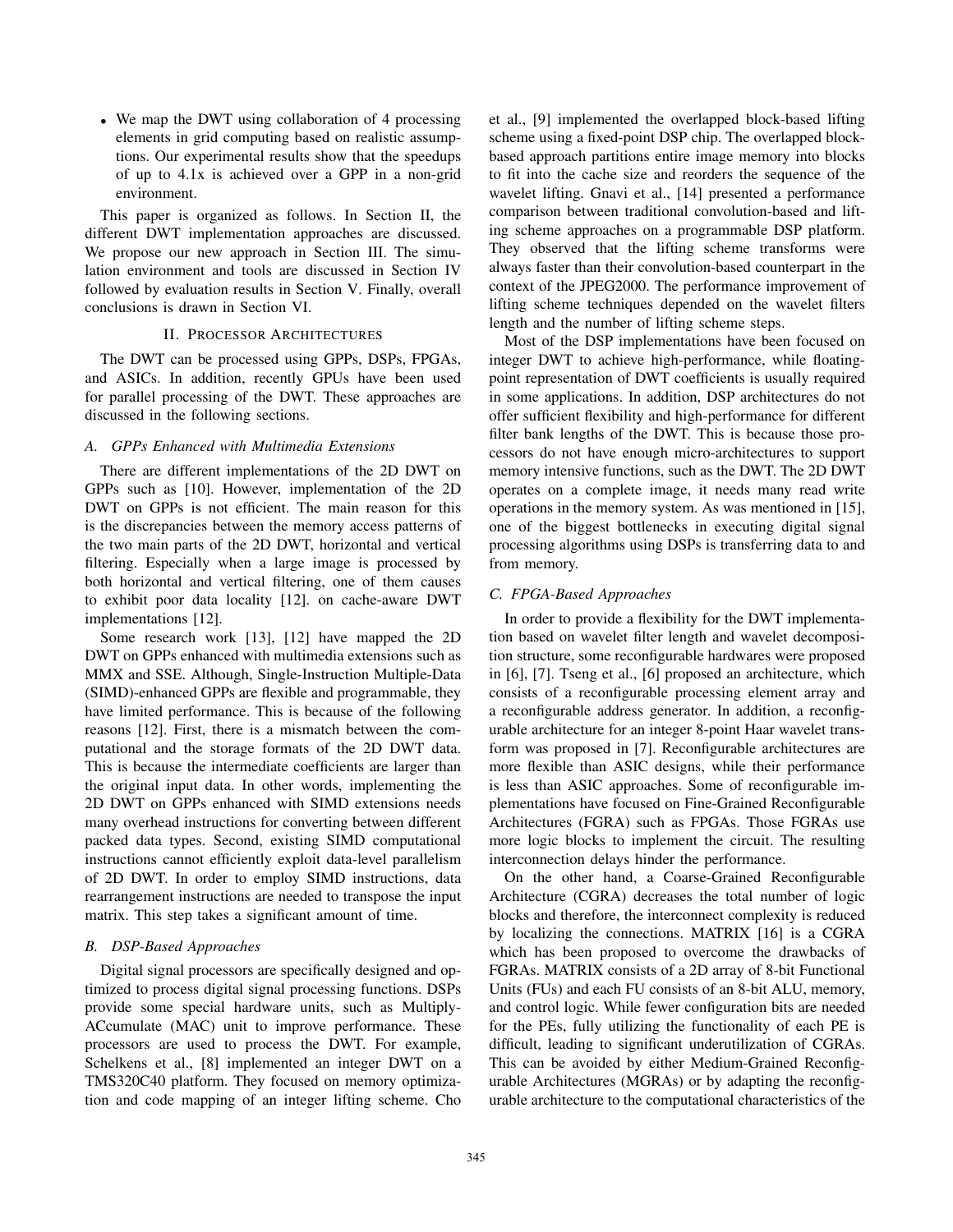algorithm with application-specific grained processing elements. An application-specific coarse-grained reconfigurable architecture can benefit from the high-performance of ASIC designs as well as the flexibility of the reconfigurable devices such as FPGAs.

## *D. ASIC-Based Approaches*

ASIC approaches have been extensively used in order to provide high-performance for the DWT. ASIC-based architectures to support the DWT can be classified into different categories depending on some metrics such as style of the computation and topology of processing elements. Based on the computational style, different architectures can be categorized into serial and parallel computations. In serial architectures, in each single time step, each MAC unit performs one multiplication and one addition. Parallel architectures have *L* multipliers, where *L* is the filter length. The multiplications are performed in parallel. The DWT can be implemented as 1D, 2D, or 3D, therefore, different ASIC approaches were proposed. Each approach is often designed for a specific application in mind. Some 1D architectures have been discussed in [17] and some 2D and 3D architectures have also been explained in [4]. Liao [5] proposed architectures for 1D and 2D lifting scheme wavelet transform. Weeks [18] discussed different ASIC architectures to support the DWT and compared them based on design type, latency, area, memory, and number of multipliers and adders. Most ASIC architectures are based on the integer wavelet transform, especially on the lifting scheme. However, this choice might has negative impact on precision.

ASIC approaches are a direct mapping of a certain the DWT algorithm with a fixed filter bank length to hardware. The implemented hardware is optimized to provide high performance with low power for a fixed filter bank length and a fixed wavelet decomposition level and it cannot be used for various filter bank lengths and various transform levels with different precisions which are used in the DWT implementation. In other words, flexibility is a key requirement to implement the DWT within existing applications and to adapt to new generations of multimedia applications and standards.

#### *E. GPUs-Based Approaches*

GPUs were designed as application-specific units with control and communication units that enable the use of many ALUs. Several researchers have implemented the DWT on the GPUs [11], [19]. Wang, et al., [19] have implemented the DWT targeted on the Jasper software on the GPUs. However, those implementations cannot efficiently exploit all the hardware resources available in GPUs. Tenllado [11] mapped the parallel implementation of the traditional convolutionbased and lifting scheme approaches of the DWT on GPUs. The GPUs have been designed as application-specific and have been optimized for some applications, for instance the

3D scene rendering. This means that implementing other applications such as DWT on the GPUs is a complicated task as mentioned by researchers in [11].

# III. COLLABORATION OF RECONFIGURABLE ELEMENTS IN GRID COMPUTING

A well-known method to increase the performance is to execute as many as possible parts of the DWT in parallel. Therefore, the architecture executing the DWT has to exploit the potential parallelism. The DWT has a huge number of calculations in parallel and in a regular manner. This is because both low-pass and high-pass filters are applied modularly and regularly to regions of each image. The processing of each region of an image can be performed independently from the other regions. This feature means that the DWT has a large potential for parallelism in terms of data computation. In addition, the exploitation of the parallelism available in grid computing is a very attractive solution for the execution of the DWT. This is the reason to propose a grid computing to process the DWT efficiently. In grid computing, a large pool of heterogeneous computing resources is geographically dispersed over a large network, e.g., the Internet.

The reconfigurable computing offers a flexible platform to implement the DWT with various filter bank lengths and various transform levels. Reconfigurable architectures offer a compromise between the performance advantages of ASIC and the flexibility of DSPs. In order to benefit both advantages of grid computing and reconfigurable computing we propose a parallel architecture, collaboration of Reconfigurable Elements (REs) in grid computing, to process the DWT efficiently. Collaboration of different architectures should be used in order to meet the computational demand of DWT. A general overview of the Collaboration of Reconfigurable elements in Grid Computing (CRGC) is depicted in Figure 1.



Figure 1. A collaborative system in a grid environment with reconfigurable elements and general-purpose processors.

In CRGC, processing elements communicate and collaborate together based on the *neighborhood concept* [20]. Each grid processing element requests assistance from neighboring processing elements. The neighborhood concept is implemented using some primitives. A primitive is defined as a processing element with related communication link and its equipments, e.g., routers and switches, to the main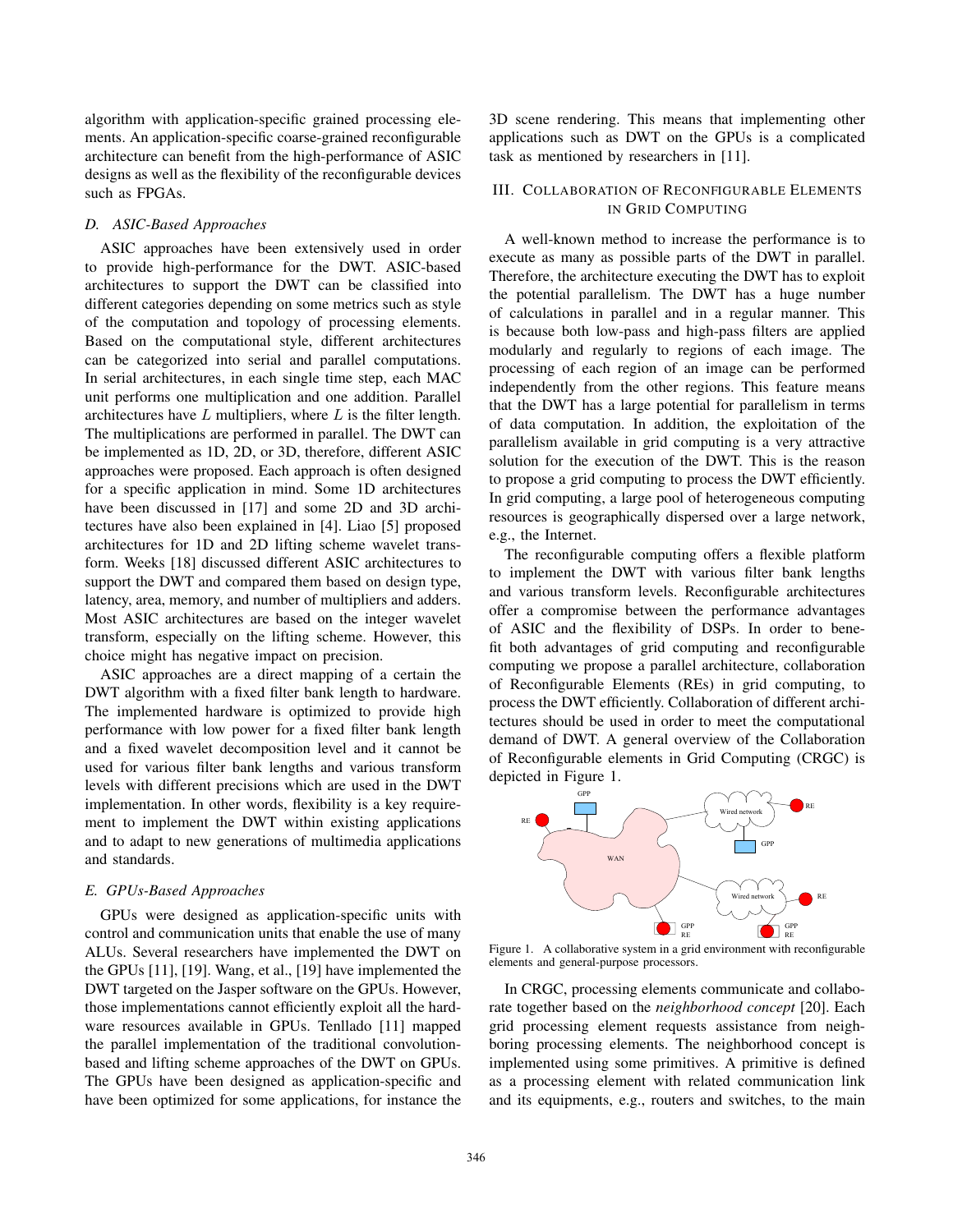processing element. A grid network can be seen as a collection of primitives.

The following steps should be considered in order to execute an application on the CRGC. First, a network topology based on the availability of neighbor processing elements is defined and some parameters such as network bandwidth and packet size are configured. Second, the processing elements are defined and reconfigurable processing elements are configured based on the application characteristics. For example, an application may use the third level DWT decomposition and another application may use the fifth level DWT decomposition. Since some REs are configured for the former one and some REs are also configured for the latter one. Third, an application mapping policy and number of subtasks (gridlets) for each application are determined. Finally, the main processing element packetizes the subtasks and send them to appropriate REs. Additionally, the collaborator REs depacketizes the received packets and process them and send back the calculated results to the main processing element. Furthermore, the main processing element receives the final results and send the remaining other subtasks to the idle REs.

In the following sections, we present simulation environment and the experimental results which have been obtained using the CRGridSim simulator.

## IV. SIMULATION ENVIRONMENT AND TOOLS

The simulation environment is an extended version of GridSim (a traditional Java-based discrete-event grid simulator) [21]. We configured and prepared GridSim simulator based on the DWT properties to support the collaborative processing between reconfigurable elements. This extension of GridSim is called CRGridSim. In CRGridsim, the DWT can be broken down to different subtasks called gridlets. the DWT is packaged as gridlets whose contents include the task length in Millions of Instructions (MIs). The task length is expressed in terms of the time it takes to run on a standard GPP. In this paper, we have used 30, 35, 40, and 50 MIPs for processing elements. To simplify the simulation, the following assumptions have been made. First, REs do not support partial reconfiguration. Second, reconfiguration codes are stored in the target collaborator elements.

The DWT has been simulated on the CRGC with different configurations using a star topology. In our case, one main GPP works with 2 or 3 collaborator processing elements. In other words, we assumed 3 and 4 processing elements in grid computing. Reconfigurable elements and GPPs are used as the collaborator processing elements. It should be noticed that for star topology the Routing Information Protocol (RIP) is executed by the simulator. The arbitrary number of collaborators can be used that is depends on the application requirements and available processing elements. However, increasing the number of processing elements increases the overhead, for example the communication time. In order to map the DWT on reconfigurable elements, the possible reconfigurable parameters should be identified. For example, variable wavelet filter lengths and variable wavelet decomposition levels are two reconfigurable parameters.

The specifications of the simulated environment are depicted in Table I. Performance of reconfigurable elements for grey level co-occurrence matrix (GLCM) and Haralick texture feature for image sizes 512 ∗ 512, 1024 ∗ 1024 and 2048 ∗ 2048 was presented in [22]. The speedups of 4.75 and 7.3 were obtained when compared with a generalpurpose processor for GCLM and Haralick co-occurrence matrix, respectively. In addition, a co-occurrence matrix media kernel has been implemented on the various FPGA devices such as Virtex-2 and Spartan-3 and on a mediaenhanced GPPs using MMX technology in [23]. Speedups of 20 were obtained using FPGA implementations over mediaenhanced GPPs, for image size  $512 * 512$ . In the results section, the speedups of 10 were used. The reason for

| <b>Parameter</b>          | Value                            |  |
|---------------------------|----------------------------------|--|
| Maximum packet size       | 32 and 65 KBytes                 |  |
| User-router bandwidth     | 100 Mb/sec                       |  |
| Router-router bandwidth   | 1000 Mb/sec                      |  |
| Number of images          | 40                               |  |
| Number of users           |                                  |  |
| Size of images            | different sizes from 768 to 2848 |  |
| Minimum speedup for RE    | 10 in compared to a GPP          |  |
| Reconfiguration file size | $3$ Mb                           |  |
| Reconfiguration speed     | 3 Mb/sec                         |  |
| Reconfiguration time      | 1 sec                            |  |
| Number of bits per pixel  | $24$ bit                         |  |
| Table I                   |                                  |  |

SPECIFICATIONS OF THE SIMULATED ENVIRONMENT.

choosing the packet sizes of 32 KBytes and 65 KBytes (the largest packet sizes in the networks) is based on our observation. Our results show that using larger packet sizes obtain more performance than smaller packet sizes. Larger packer sizes decreases the communication overhead due to sending less packets. In our case we have 40 images with total size of 294 MBytes that concludes 4539 packets of 65 KBytes and 9219 packets of 32 KBytes.

#### V. EXPERIMENTAL RESULTS

In this section, we present the experimental results which have been obtained using the CRGridSim simulator.

#### *A. Mapping of the 2D DWT on CRGC*

We map the 2D DWT on two different configurations with packet size of 65 KBytes. The first configuration is the collaboration of GPPs. The second configuration is the collaboration of reconfigurable elements with a GPP. Table II and Table III show the mapping of 2D DWT on the first and second configurations, respectively. The GPP0 is the main processing element, while other processors are the collaborators processing elements. The second column shows the total number of processed gridlets by each processing element. The last column represents the total number of executed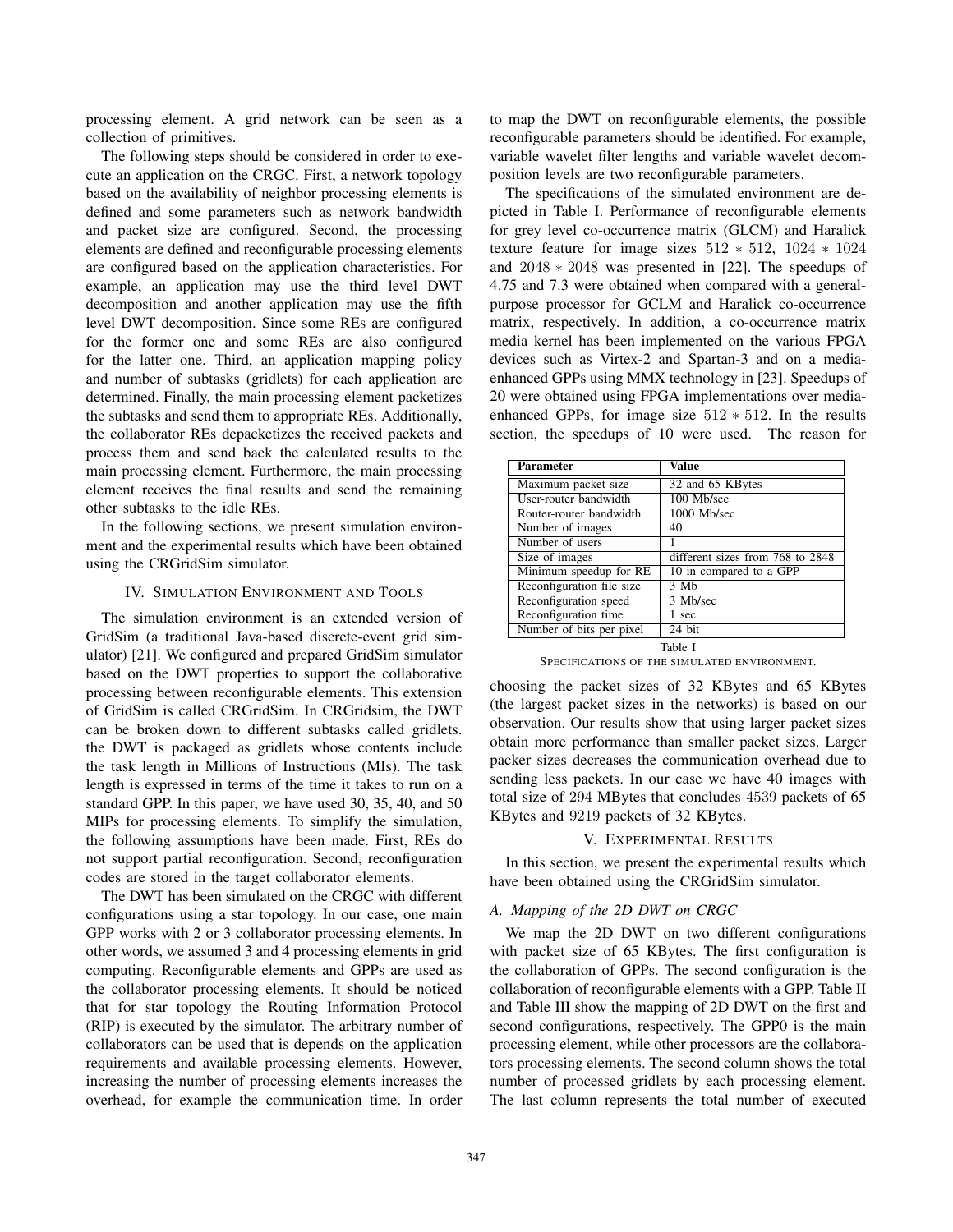instructions by each processing element. For instance, in Table II, GPP1 executes 807 MIs.

| Resource         | Total # of assigned gridlets | Total # of ins. (MIs) |
|------------------|------------------------------|-----------------------|
| GPP <sub>0</sub> |                              | 1704                  |
| GPP1             |                              | 807                   |
| GPP <sub>2</sub> |                              | 1047                  |
| GPP3             | 10                           | 762                   |

Table II APPLICATION MAPPING OF THE 2D DWT ON COLLABORATION OF GPPS ON A GRID COMPUTING.

| Resource         | Total # of assigned gridlets | Total # of ins. (MIs) |
|------------------|------------------------------|-----------------------|
| GPP <sub>0</sub> |                              | 1131                  |
| RE1              |                              | 762                   |
| RE <sub>2</sub>  |                              | 1226                  |
| RF3              |                              |                       |

Table III

APPLICATION MAPPING OF THE 2D DWT ON COLLABORATION OF RECONFIGURABLE ELEMENTS ON A GRID COMPUTING.

Three collaborator processing elements in Table II process  $7 + 8 + 10 = 25$  gridlets, while the main processing element processes 15 gridlets. In other words, the GPP0 processes the most number of gridlets. On the other hand, three collaboration reconfigurable elements in Table III process  $10 + 10 + 11 = 31$  gridlets, while the main processing element processes 9 gridlets, which is the least number of gridlets compared to other processing elements. As a result, the collaboration of reconfigurable elements process more gridlets than the collaboration of GPPs.

### *B. Performance Evaluation Results*

Figure 2 depicts the speedups of the different configurations of 3 and 4 collaborator processing elements over a GPP in the first level DWT decomposition with packet sizes of 32 and 65 KBytes. The configuration of 1 GPP means that there is no any collaborator elements, while the configuration of 1 GPP and 3 RE means that 3 REs are collaborating with 1 GPP. The collaboration of 1 GPP and REs increases the performance compared to other configurations. This is because REs have been used as hardware accelerators. In other words, the performance is increased by using hardware accelerators. In addition, the results show that the increasing the packet size from 32 KBytes to 65 KBytes enhances the performances. This is because it reduces the number of packets which should be sent to the collaborators processing elements and therefore, the communication time is decreased. Additionally, increasing the number of collaborators improves the speedups. This is because the submitted subtasks to each collaborators are decreased that reduces the number of processed instructions by each processing element.

In order to increase the computational time of each collaborator processing element, we have implemented the third level DWT decomposition. Figure 3 depicts the speedups of the different configurations of 3 and 4 collaborator processing elements over 1 GPP in the third level DWT decomposition with the packet sizes of 32 and 65 KBytes.



Figure 2. Speedups of the different configurations of 3 and 4 collaborator processing elements over 1 GPP in the first level DWT decomposition with packet sizes of 32 and 65 KBytes.



Figure 3. Speedups of the different configurations of 3 and 4 collaborator processing elements over a GPP in the third level DWT decomposition with packet sizes of 32 and 65 KBytes.

The speedups of up to 4.1x are obtained, while for the first level DWT decomposition in Figure 2, the speedups up to 3.4x are yielded. This is because the third level DWT decomposition has much more computations than the first level DWT decomposition.

In general, the communication time and managing the synchronization of processing elements are the bottlenecks. One way to reduce the impact of those bottlenecks is to execute time consuming functions with larger packet sizes as we have performed for second and the third level DWT decomposition in Figure 4.





This figure depicts the speedups of the different configurations of 4 processing elements over 1 GPP in different levels the DWT decomposition with the packet size of 65 KBytes. The computational time is increased by processing the higher levels of the DWT decomposition. As a consequence, the speedups are improved by increasing the computational time.

# VI. CONCLUSIONS

The requirements of the DWT have been not matched well with the ability of the existing approaches. This is